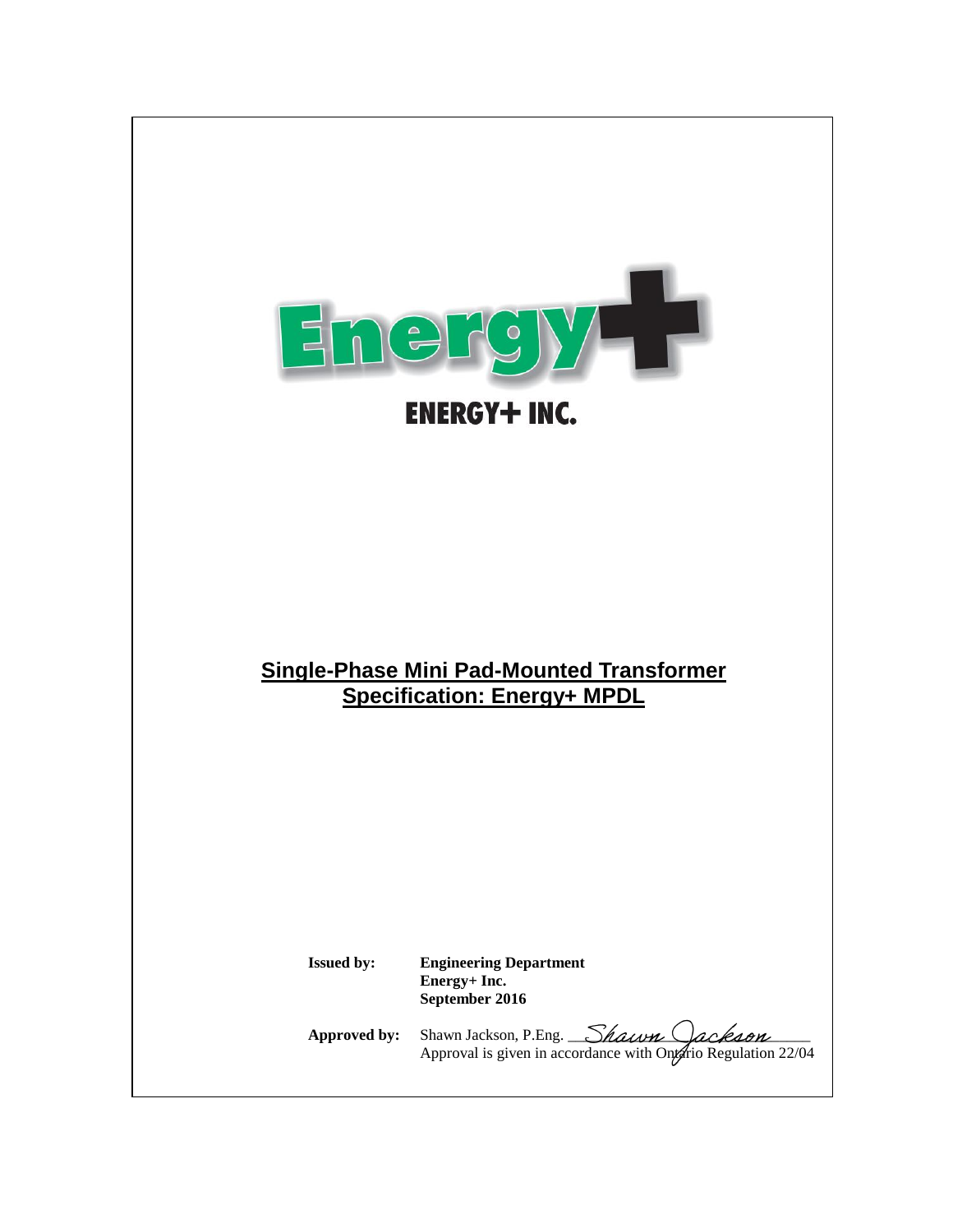

### **i. Scope**

This specification includes Energy+ Inc. (ENERGY+) requirements for distribution transformers purchased by ENERGY+ and by developers or contractors purchasing on behalf of ENERGY+. The requirements of CSA Specification C227.3-06 (Reaffirmed 2011) apply in addition to specific requirements in this document. Where conflicting information exists, this document shall supersede the CSA specification.

Clause numbering is identical to that used in C227.3-06. Additional or modifying statements to existing clauses contained in this specification shall govern and, where no reference is made, C227.3-06 shall apply as written. New clauses have been assigned new numbers based on the existing CSA numbering of the appropriate sections.

### **ii. Latest Revisions**

- a) Section 4.4 Removed requirement for tap changer switch for 16kV transformers. The tap changer is still required for transformers specified with other primary voltages.
- b) Section 4.10 Added a minimum impedance of 4.25% for 167 kVA transformers to reduce the available fault current at service entrance locations.
- c) Section 5.3 Updated transformer fusing requirements.
- d) Section 6.3.1.1 Added maximum secondary bushing thickness.
- e) Section 8.3.2.7 Increased allowable load losses for 167 kVA transformers to allow for the higher impedance from Section 4.10.
- f) Section 11.1 h) added requirement for bail tabs on both HV bushing wells.
- g) 03-Jun-16: Changed supplemented CEA document to CSA. Changed tank steel to stainless. Changed corporate name.
- h) Included stainless steel construction requirement.
- i) Updated CSA spec number. Updated fusing part numbers (Table 6).

# **4. Electrical Characteristics**

### **4.4.1 Off-Circuit Voltage Taps**

Voltage taps are not required for transformers with a primary voltage of 16 kV. For transformers with other primary voltages, off circuit voltage taps shall be included and shall meet Clauses 4.4.2 and 7.1. In addition, taps shall be hot stick operable and transformers shall be shipped with the tap switch in the 100% or neutral position.

### **4.10 Impedance**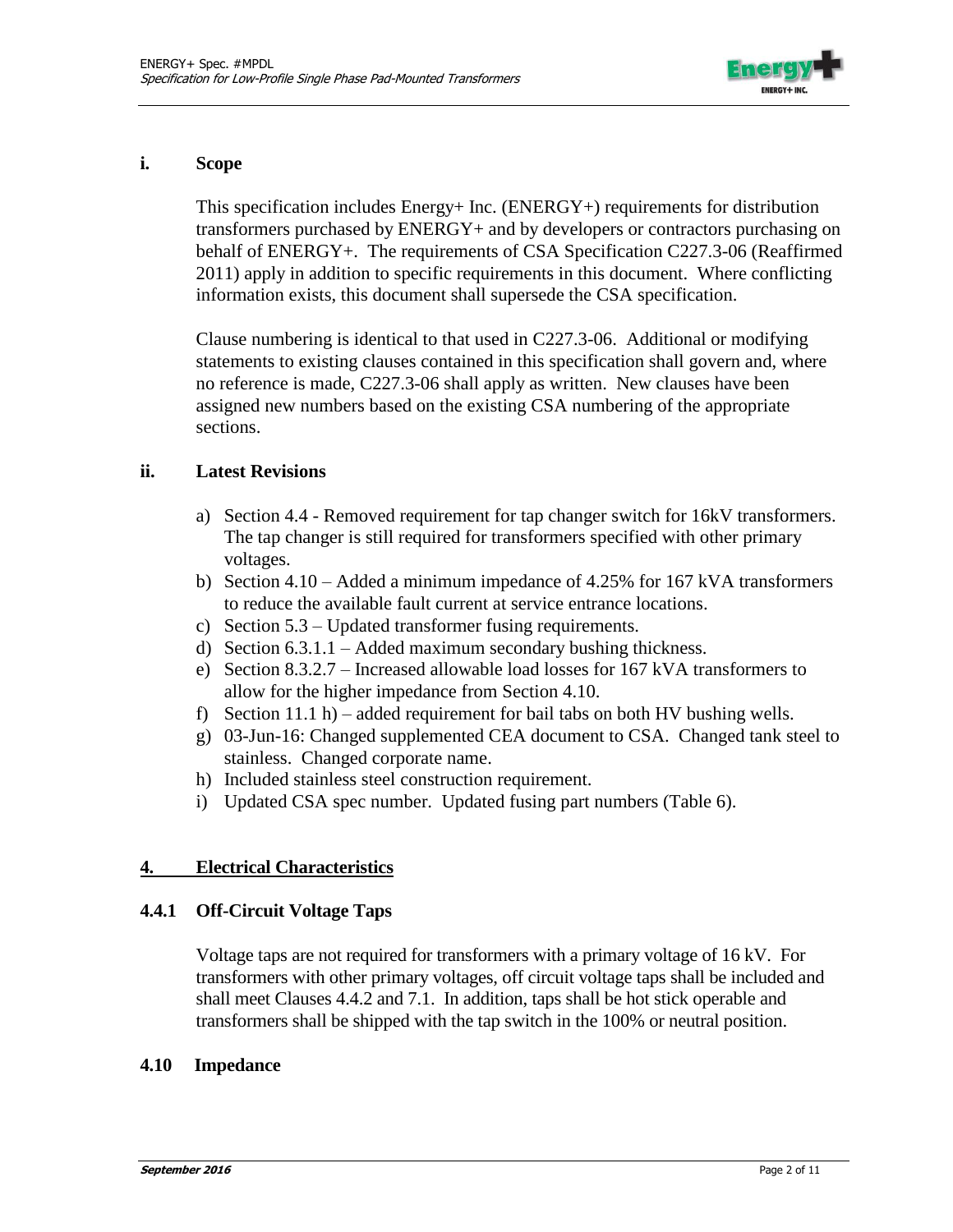

Minimum impedances to limit the available short circuit current at service entrances shall be as follows:

> 50 kVA – 1.5% 75 kVA – 2.0%  $100$  kVA  $- 2.5%$ 167 kVA – 4.25%

### **5. Electrical Connection and Mechanical Features**

#### **5.2.1 Dimensions - Minimum Transformer Width**

Transformers shall have a minimum width of 915mm and a maximum dimension of 965mm. Therefore the width dimension shown in Figure 2 shall be revised to 940mm  $\pm 25$  mm.

### **5.2.5 Drain / Filler Plugs**

Transformers shall not include a drain plug. A filler plug is required and shall consist of a 1" IPS pipe connection with a threaded brass plug.

### **5.3 Fusing**

Specific transformer fusing requirements have been updated to include the latest manufacturer's recommendations. See Table 6. Fusing other than that specified must be approved prior to transformer manufacture.

### *5.3.2 Fusing – Bayonet Assembly*

The fuse assembly shall be designed such that repeated fuse insertions and removals do not result in loosening or detachment of any contacts or other parts of the assembly. Copper press on contact clips shall be used for connection onto the fuse studs. Wire connections to the contact clips shall be made using appropriate nuts and bolts.

### *5.3.6 Fusing – Interrupting Current Ratings*

The fuse assemblies shall have an interrupting capability as shown below, and provide safe energization and de-energization within any load range of the transformer:

| <b>HV</b> Rating | <b>Interrupting Capability (RMS Symmetrical)</b> |
|------------------|--------------------------------------------------|
| 4160GrdY/2400    | 12000 A, asymmetrical factor 1.2                 |
| 8320GrdY/4800    | 12000 A, asymmetrical factor 1.2                 |
| 27600GrdY/16000  | 12000 A, asymmetrical factor 1.6                 |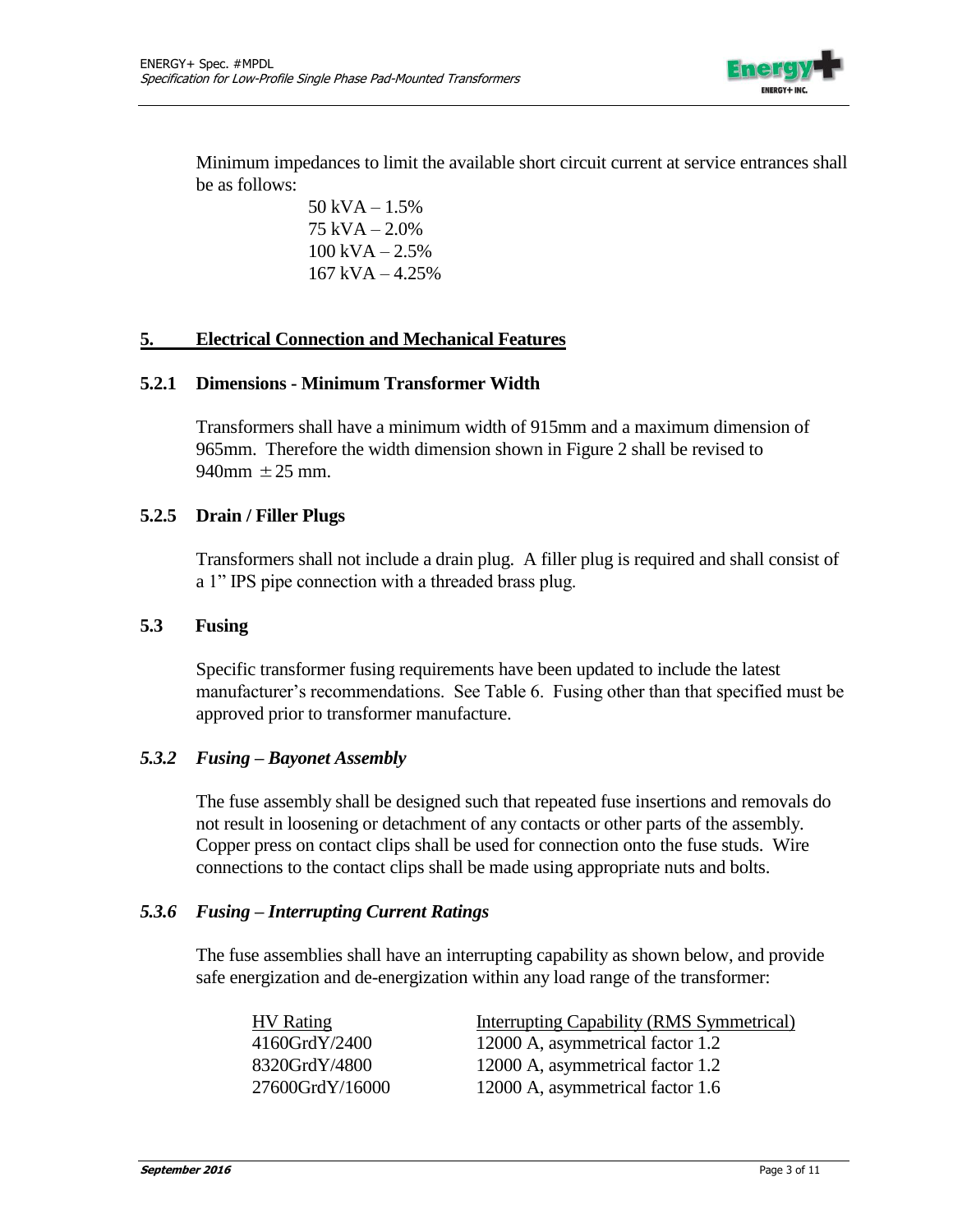

# *5.3.7 Fusing – Assembly Loadbreak Capability*

The load break device including leads, connectors, contacts, etc. shall be capable of carrying 200% of nominal transformer primary current both continuously and for load breaking at 40°C ambient.

# **5.4** *Stainless Steel Construction*

Stainless steel shall meet the requirements of American Iron and steel Institute (AISI) Type 304L. The transformer tank, hood and sill shall be constructed from Stainless Steel Type 304L.

### **6. Bushings, Terminals, and Grounding**

### **6.2 High Voltage Bushings**

- *6.2.4* The H2 ground spade terminal shall be located between 350 mm and 400 mm from the left side of the transformer when facing the front wall.
- *6.2.5* The internal connection between the two bushings shall have a fault withstand rating according to clause 5.3.6.

### **6.3 Low Voltage Bushings**

- *6.3.1* Low voltage bushings shall be as per Figure 9 a) for all transformer sizes including 167kVA.
- *6.3.1.1* The thickness of the bushing spade shall not exceed 10mm.

### **6.4 Grounding**

*6.4.1* A grounding bracket to facilitate the attachment of temporary working grounds is not required and therefore shall not be provided.

# **7. Switch and Tap Changers**

### **7.2 Loadbreak Switch**

All transformers shall be supplied with a loadbreak transformer winding switch meeting the requirements of Section 7.2. The make and catalogue number of the switch shall be identified in transformer drawings for approval prior to manufacture.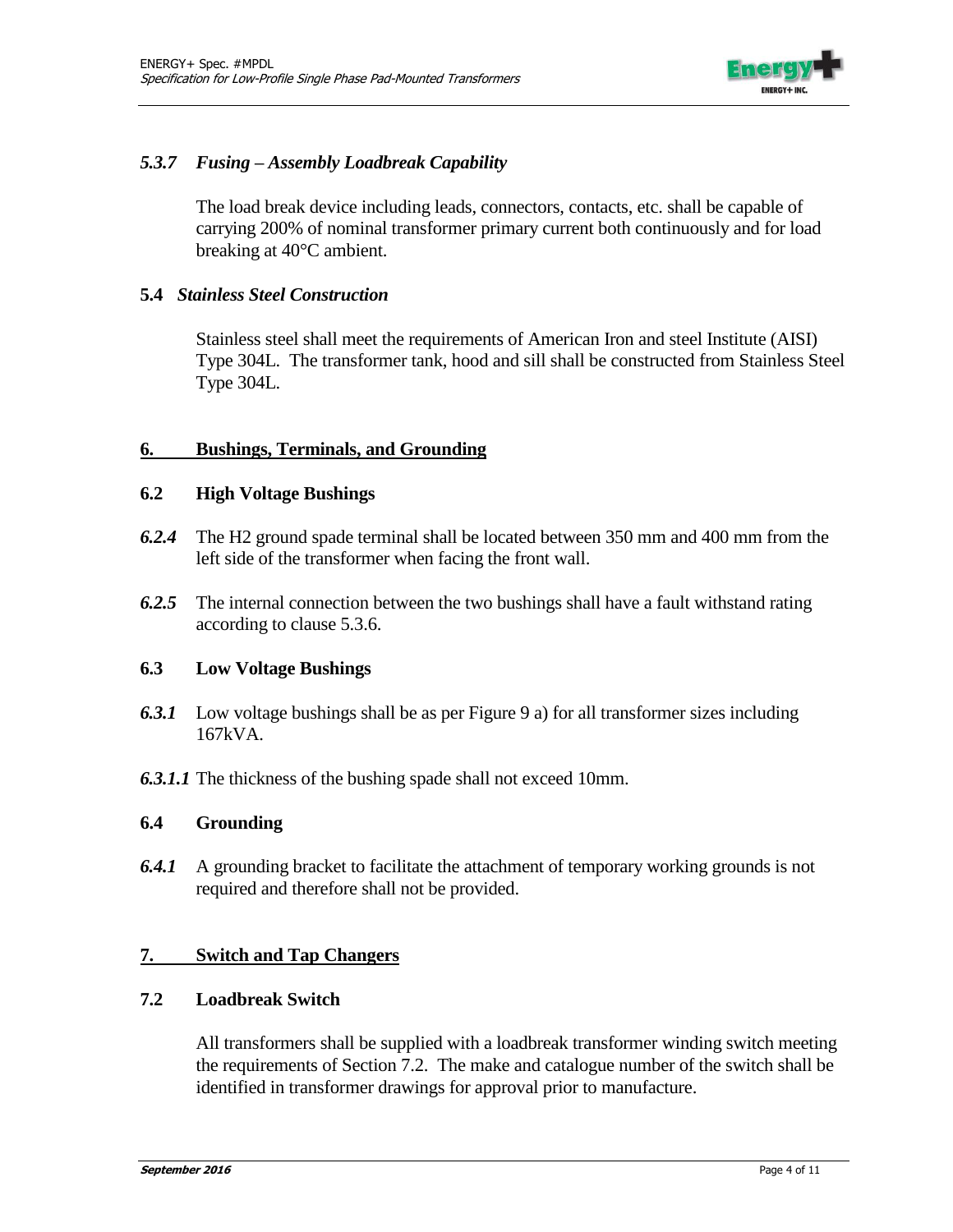

#### **8. Tests**

### **8.2 Routine Tests**

h) The leak detection test shall be performed with a minimum internal pressure of 50kPa.

In addition to CSA C2.1-06 and C227.3-06, the following routine tests shall be performed for each transformer supplied:

- i) A RIV Test shall be performed for transformers having a high-voltage rating of 27600 GrdY/16000.
- j) An impulse test, modified from the ANSI C57.12.90 requirements to include only 2 full waves, shall be applied to transformers having a high-voltage rating of 27.6/16 kV.
- k) Resistance shall be measured on high-voltage and low-voltage windings at the transformer production rate of 1 per 25, or one per batch for quantities below 25.

### **8.3.2 Losses and Exciting Current**

### **8.3.2.1 No Load Losses**

Transformer no-load loss and exciting current shall be quoted and measured at **100%** of rated voltage and corrected to 85°C.

### **8.3.2.4 Assessment of Loss Penalty**

If the measured average No-Load loss or Load loss on a stock item of a given purchase order exceeds the guaranteed value, the evaluation formula from clause 8.3.2.1 shall be applied to obtain the actual cost of losses (a). The guaranteed cost of losses (b) shall then be calculated using the same formula. If (a) - (b) is a positive value, a penalty shall be assessed using  $((a) - (b)) \times$  the number of units on the stock item.

### *8.3.2.5* **Evaluation of Losses - Installation by ENERGY+**

Quoted No-Load (N) and Load (L) losses in Watts will be evaluated in accordance with the following formula:

Present Value of Cost of Losses  $= $8.30N + $4.10L$ .

For evaluating competitive bids on a tender, the evaluated losses will be added to the quoted no-tax price to produce the "Total Owning Cost" (TOC). Tender award will not necessarily depend on the lowest TOC, but will also include other considerations such as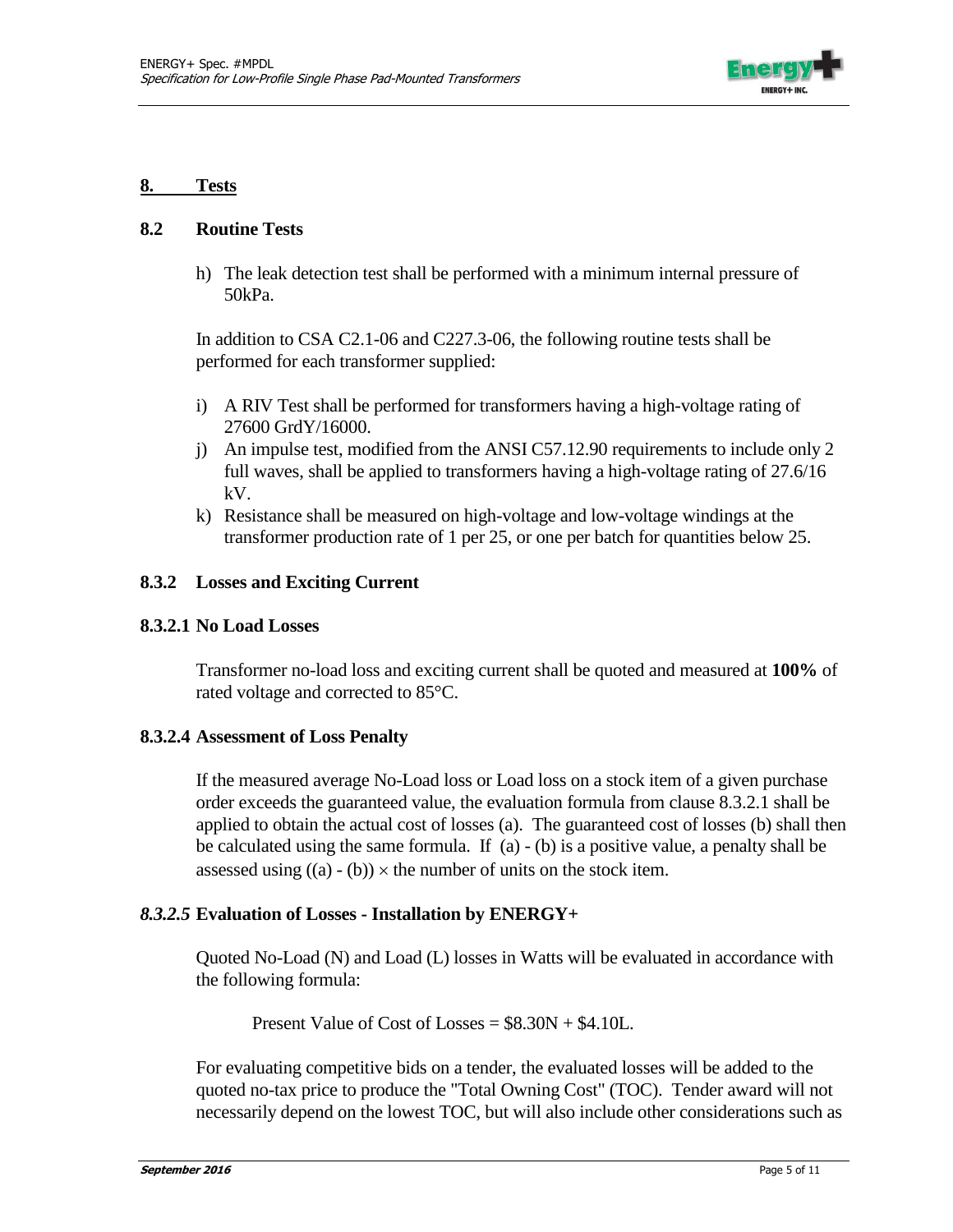

first cost, delivery, manufacturing quality, and historical quality of contract performance.

### *8.3.2.6* **Maximum Losses - Installation by ENERGY+**

Losses shall be equal or less than those maximum values given in CSA Standard C802, "Maximum Losses for Distribution, Power, and Dry-Type Transformers."

### *8.3.2.7* **Maximum Losses - Installation by Developers**

|     | Rating, kVA No Load Loss, W Load Loss, W |      |
|-----|------------------------------------------|------|
|     | 105                                      | -300 |
|     | -145                                     |      |
| 100 | 210                                      | -525 |
|     | 255                                      |      |

Maximum values shall be as follows:

### **8.5.4 Impulse Tests**

In addition, the chopped waves, as required by CSA Standard C2.1-06, shall be replaced by two negative full waves and must be performed in addition to the requirements of CSA Standard C227.3-06.

### **9. Workmanship and Finish**

### **9.2 Colour**

The standard exterior finish shall be equipment green, Munsell 9GY 1.5/2.6.

### **10. Markings**

#### **10.2.3 Information on Nameplate**

s) The purchase order number

### **10.5.1 Tank Markings**

h) The kVA rating and high voltage shall be clearly stencilled on the inside of the hood. These designations shall consist of the numbers without kVA or voltage wording, and shall be legible with the hood in an opened position. The numbers shall have a uniform minimum height of 60 mm.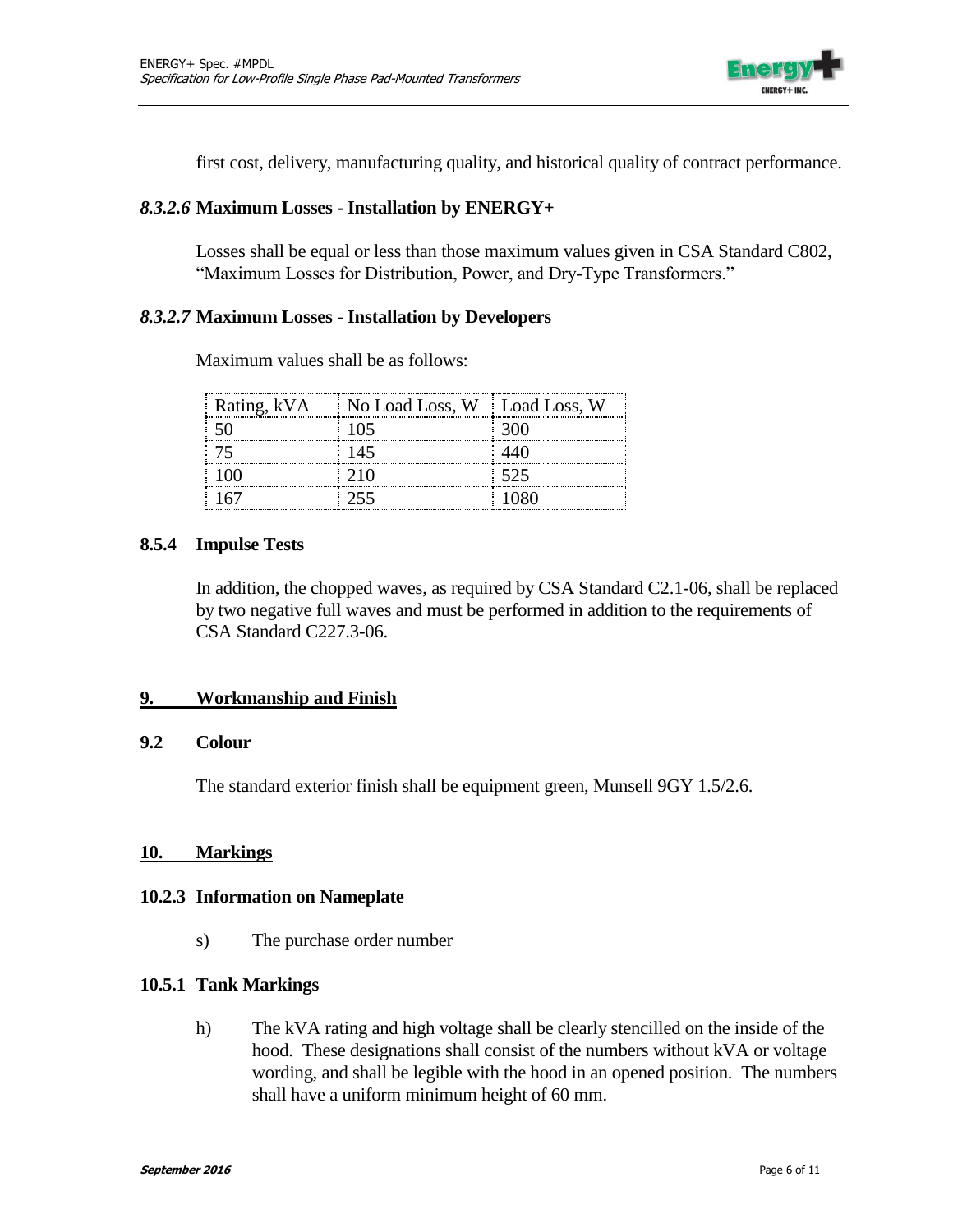

### **10.5.3 Information on the exterior of the Transformer**

#### **10.5.3.1 Information Tag**

- c) The manufacturer's logo shall not appear on the exterior of the pad-mounted assembly
- d) The purchase order number

### **11. Accessories and Features**

### **11.1 Optional Items**

The following optional accessories shall be included for all purchases meeting this specification:

- b) Filler plug (Section 5.2.5).
- c) Loadbreak transformer winding switch (Section 7.2).
- h) Bail tabs on each HV bushing well to connect a bleeder wire between the well and the insert.
- k) HV taps for transformers with primary voltages of other than 16 kV (Section 4.4).
- n) Impedance Minimum impedances to limit the short circuit current at service entrance locations shall be as per Clause 4.10.
- s) Stainless Steel Construction the transformer shall be constructed with stainless steel (Section 5.4).

### *13.* **Witnessing**

- 13.1 The manufacturer shall advise ENERGY+'s Engineering Department (or designated representative) a minimum of four production days in advance of scheduled testing. The notice will allow in-plant witnessing of the tests plus inspection of the transformers on order. Where the testing location is beyond 200 km from ENERGY+, a minimum of seven days' notice shall be required.
- 13.2 A sampling, or the full quantity, of transformers of each rating ordered may be testwitnessed at the discretion of ENERGY+'s inspectors.

### *14.* **Quotation Data**

In addition to price and delivery, tenders shall include the following information in duplicate: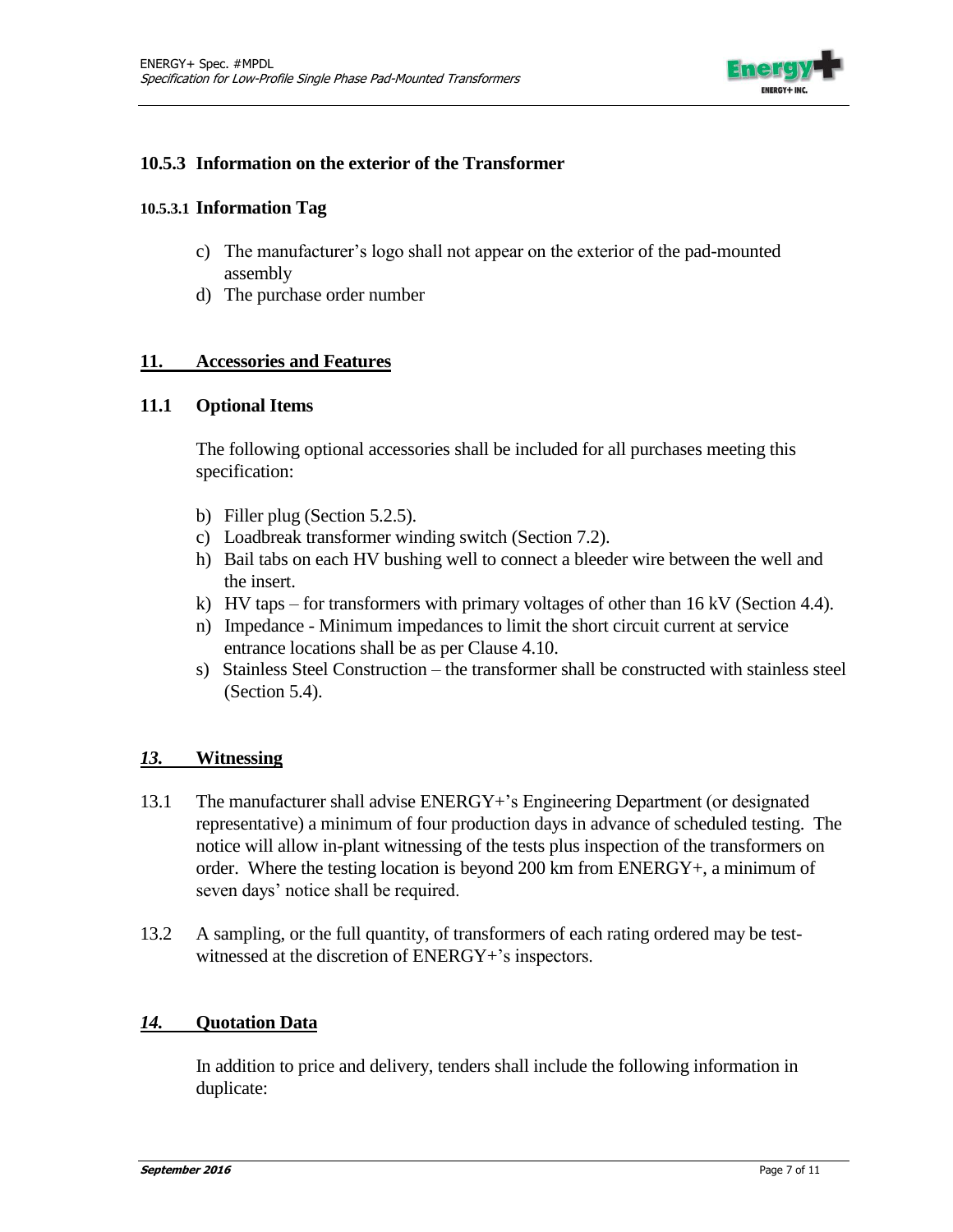

- Guaranteed No-load and Load losses at 100% voltage and 85°C.
- Guaranteed impedance at  $85^{\circ}$ C. (Where a design has been changed or the specific rating is infrequent, an approximation will suffice. Doubtful cases should be discussed with the Purchaser).
- Acknowledgement of specified fuse ratings.
- Make and catalogue number of the loadbreak switch.
- Location of manufacturing plant.

### *15.* **Contract Drawings**

Nameplate and Outline drawings, specific to the rating ordered, shall be submitted in two copies for approval prior to the commencement of production. Any deviations from this specification shall be clearly noted on the drawings. Signature by ENERGY+ on the approval drawings shall not waive the manufacturer's responsibility to supply the transformer(s) to this specification.

Once the outline and nameplate drawings are approved by ENERGY+, new drawings are not required on future orders unless the manufacturer makes a change.

# *16.* **Certified Test Reports**

The manufacturer shall submit two copies of a Certified Test Report reflecting all Routine and Type Test results as outlined in this specification. The reporting of the Routine Tests should be similar to Figure 1 – Sample Test Report.

# *17.* **Failure to Comply**

If the manufactured equipment does not comply with all the requirements of this specification, ENERGY+ reserves the right to reject all, or part of, the equipment under this contract. Such right will apply whether the equipment is in the manufacturing plant or in ENERGY+'s stores.

### *18.* **Shipment**

Shipment shall be made only when authorization is given by CNHDI. At such time, the shipment will be FOB Utility Stores.

### *19.* **Late Delivery**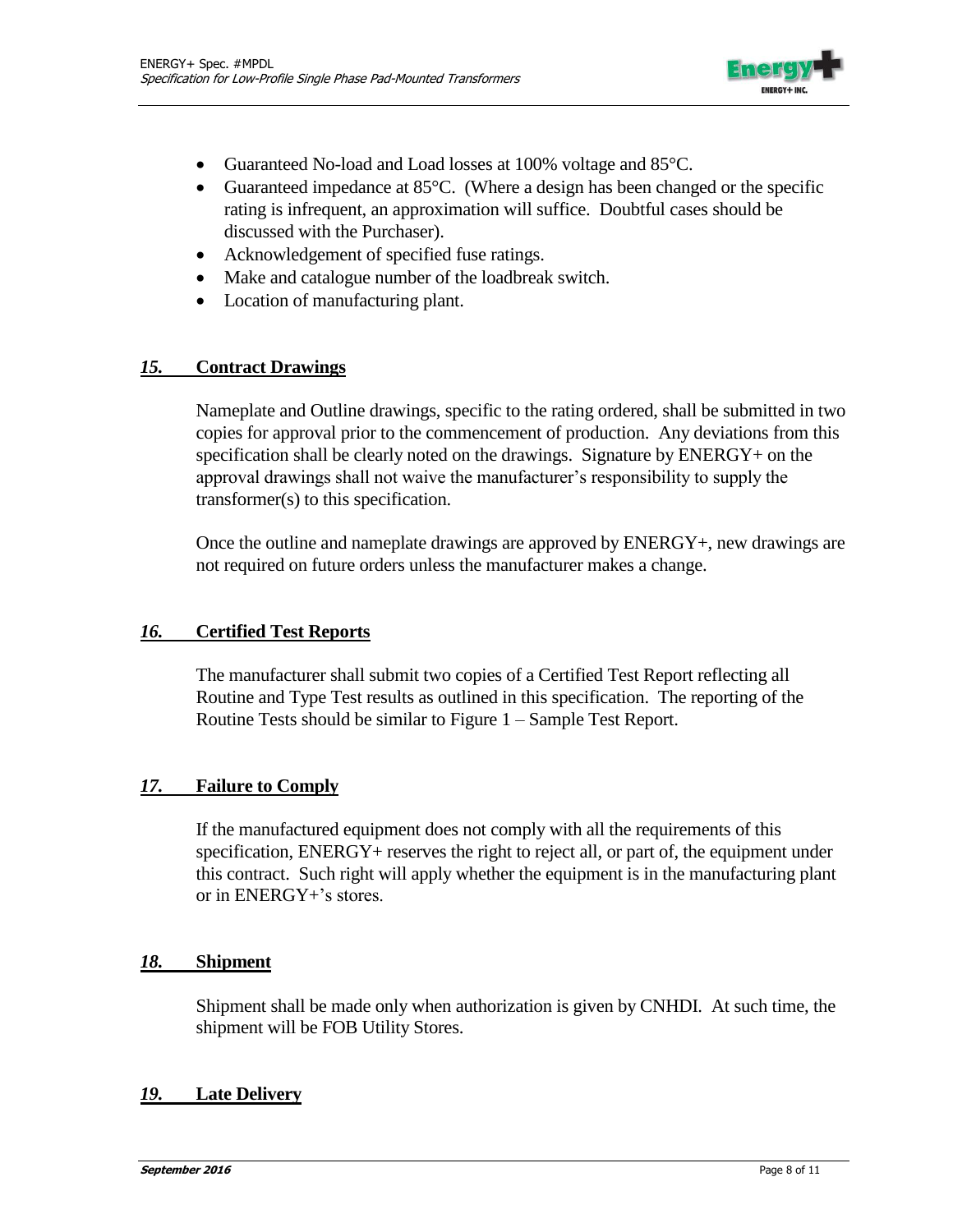

ENERGY+ has the right to cancel a given order without cost to ENERGY+ if a late delivery is deemed unacceptable.

### *20.* **Warranty**

Approval, by ENERGY+ or its appointed agent, of the factory tests shall not relieve the manufacturer from its responsibilities with respect to Warranty.

If a transformer is defective upon arrival or malfunctions in normal service, for causes other than an accident, misapplication, or abuse, during a period of one year after the unit is placed in service, or two years after delivery, whichever occurs first, the defective transformer will be returned to the manufacturer by common carrier at its own expense.

The manufacturer shall make good all defects or shall provide a new transformer to replace the defective one without cost to ENERGY+. If the manufacturer fails to repair or replace the returned transformer within a time period agreed upon, the manufacturer shall reimburse ENERGY+ for the purchase price of the transformer. Transformers returned under Warranty shall include a Certified Test Report and a report on the cause of the failure.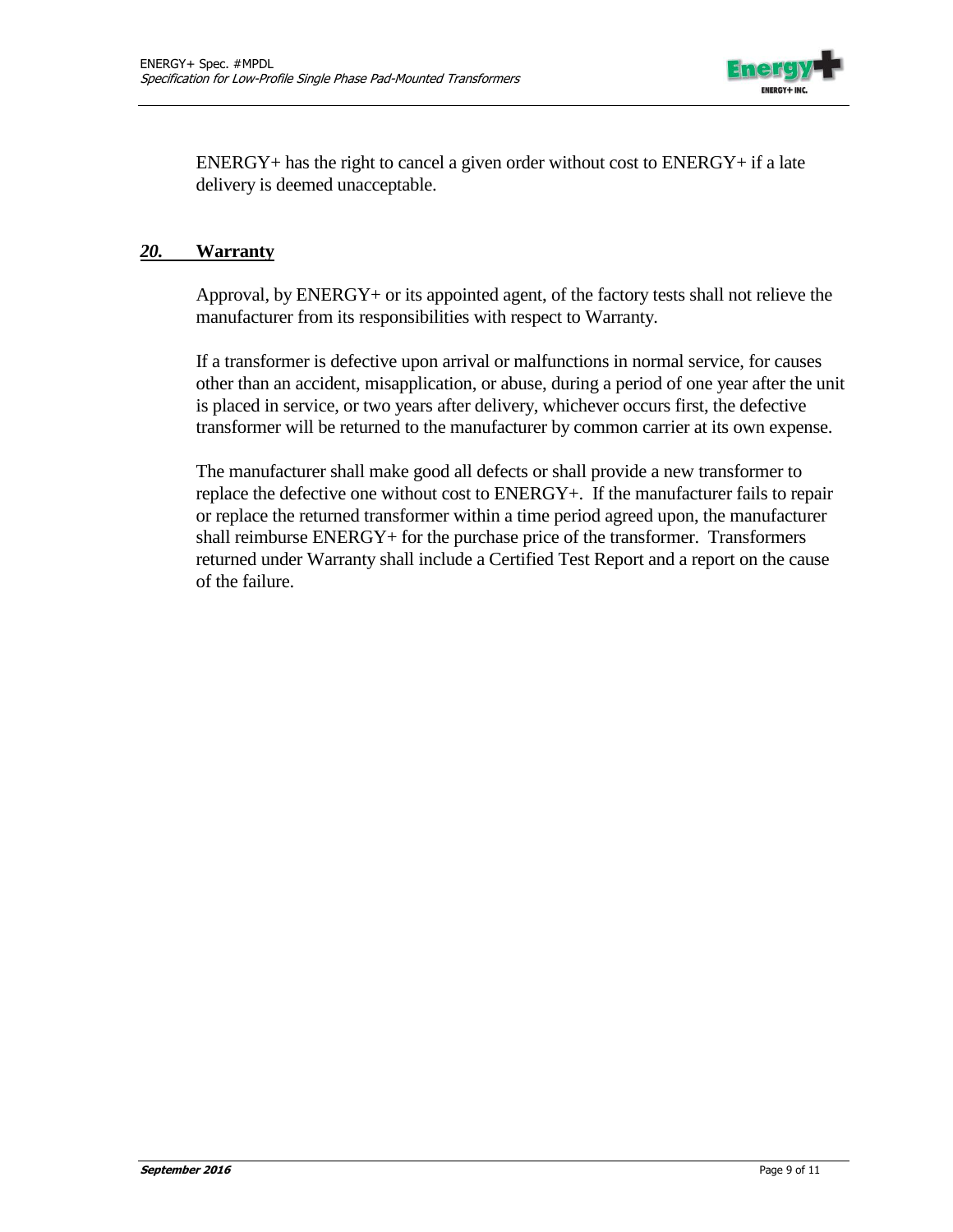

# **Table 6 – Transformer Fusing (Section 5.3)**

| kVA | <b>PRIMARY V</b>   | %IZ            | <b>BAYONET FUSE</b> | <b>ELSP FUSE</b>     |
|-----|--------------------|----------------|---------------------|----------------------|
| 50  | 4160 Grd Y/2400    | 1.5            | 4000358C12M         | CBUC08180D100        |
|     | 8320 Grd Y/4800    | 1.5            | 4000358C08M         | CBUC08080C100        |
|     | 27600 Grd Y/16000  | 1.5            | 4000358C05M         | CBUC17030C100        |
|     |                    |                |                     |                      |
| 75  | 4160 Grd Y/2400    | $\overline{2}$ | 4000358C14M         | CBUC08150D100 (2/ph) |
|     | 8320 Grd Y/4800    | $\mathbf{2}$   | 4000358C10M         | CBUC08125C100        |
|     | 27600 Grd Y/16000  | 2              | 4000358C08M         | CBUC15080C100        |
|     |                    |                |                     |                      |
| 100 | 4160 Grd Y/2400    | 2.5            | 4000358C16M         | CBUC08165D100 (2/ph) |
|     | 8320 Grd Y/4800    | 2.5            | 4000358C12M         | CBUC08150D100        |
|     | 27600 Grd Y/16000  | 2.5            | 4000358C08M         | CBUC15080C100        |
|     |                    |                |                     |                      |
| 167 | 4160 Grd Y/2400    | 4.25           | 4000358C18M         | CBUC08180D100 (2/ph) |
|     | 8320 Grd Y/4800    | 4.25           | 4000358C14M         | CBUC08250D100        |
|     | 27600 Grd Y/16000l | 4.25           | 4000358C10M         | CBUC15080C100        |